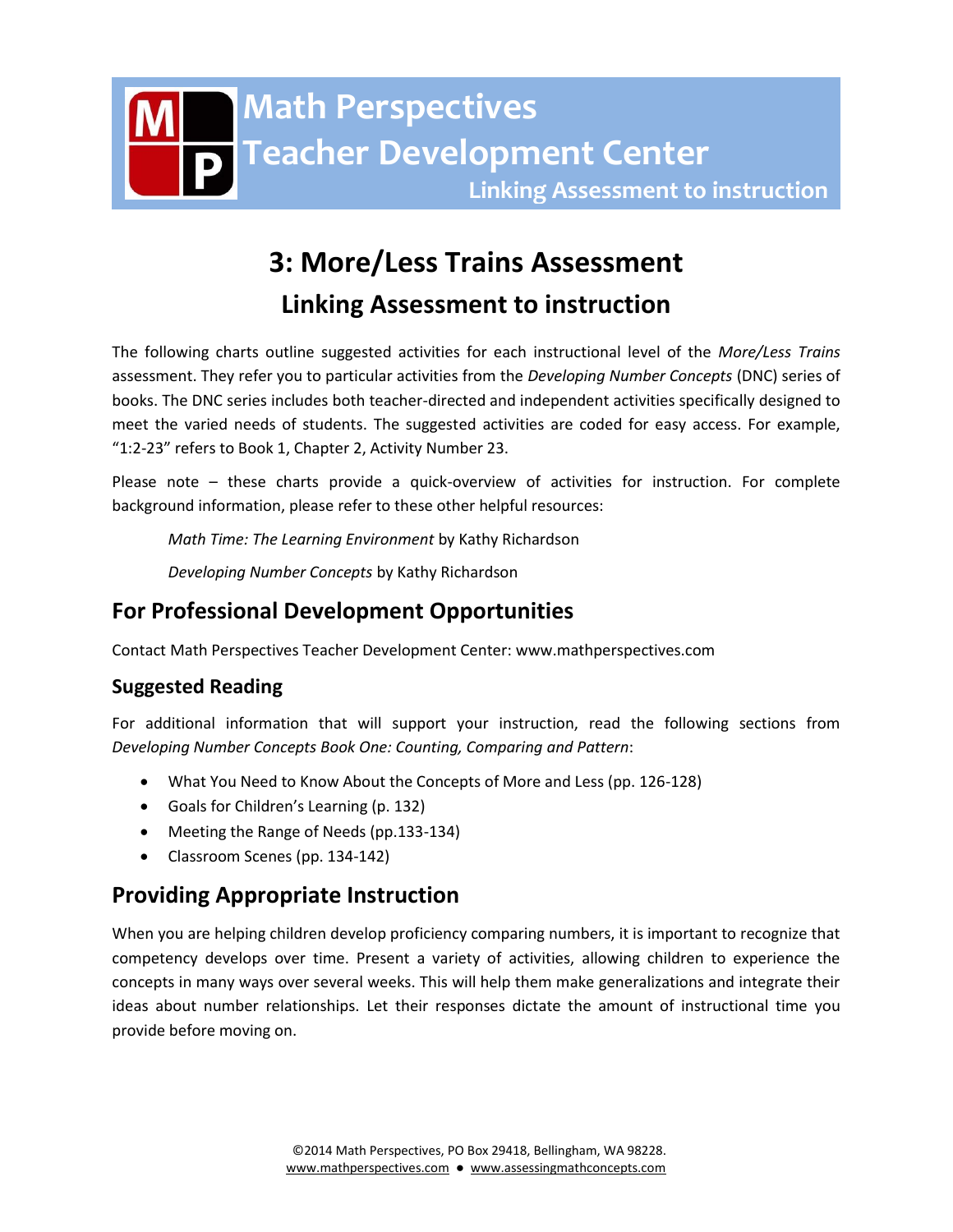## **Teacher-Directed Small-Group Work**

Choose 3 or 4 activities and present them in a 10-15 minute small-group session to provide the children with a variety of experiences. Do the same tasks for several days. Occasionally replace one of the tasks with a new one. Adjust the size of the numbers according to the children's responses. Usually work with just one group a day so you have time to interact with the children while they work at the Independent Stations.

### **Independent Station Work**

Give children opportunities to choose from among several activities. These choices should be available for several weeks. During this time, the children will be developing proficiency and moving to larger numbers, as they are able. Interact with the children as they work, supporting them and challenging them as needed.

# **MORE/LESS TRAINS**

Several levels of understanding are assessed with the *More/Less Trains* assessment.

## **Level 1: Using One Train to Determine Another**

The first part of the assessment uses Unifix cube trains that are lined up so the relationships between the trains are more visible. The children are assessed to see if they can use what they know about the number of cubes in one train to figure out the number of cubes in the second train. Seeing this relationship is a prerequisite for comparing the trains to determine how many more or less one is than the other.

#### **Level 2: Finding the Difference between Trains**

Once the student knows the number in both trains, s/he is asked to tell how many more (or less) one train is than the other.

#### **Level 3: Finding the Difference between Groups**

If the students are able to tell how many more or less one train is than the other, they will then be asked to compare groups that are not organized. When groups are not lined up, the relationships are less apparent, so comparing is more difficult.

# **Level 1: Using One Train to Determine Another**

#### **Needs Prerequisite (N)**

**(N) -** Uses one train to figure out the other (0 out of 3) times.

*At this stage, children do not use one train to help them figure out the other train. They count to find out how many every time, indicating that they see the numbers as separate entities.* 

*To get more information about their ability to see how one number relates to another, assess using Assessment 2: Changing Numbers.*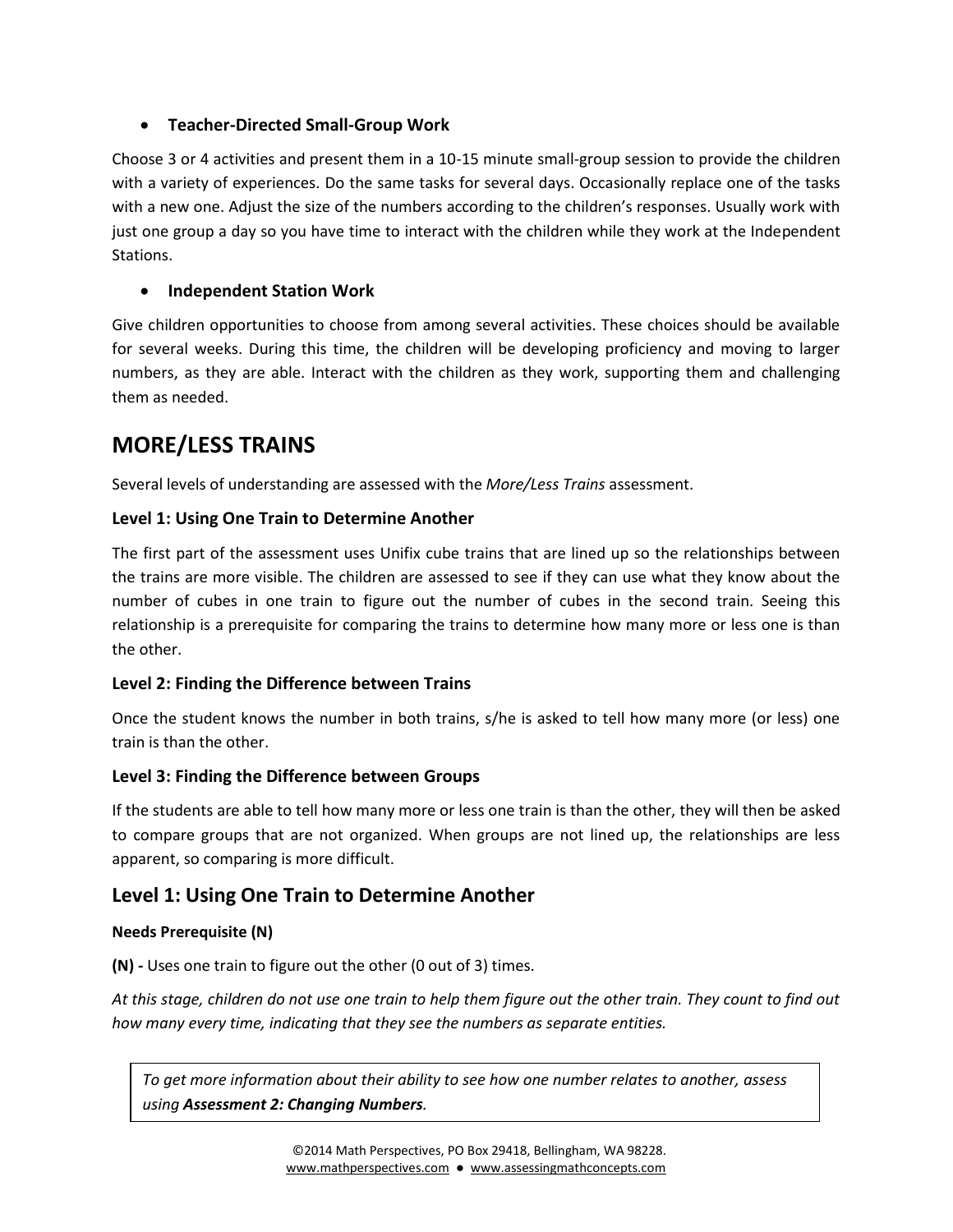#### **Needs Instruction (I)**

**(I) –** Uses one train to figure out the other (1 out of 3 times), usually when the difference is 1.

*At this stage, the children are just beginning to notice that they can use what they know about one train to help them figure out the other. They use the relationship between the trains just once. Most often they notice this when the difference is only one cube.*

#### **Needs Practice (P)**

**(P) –** Uses one train to figure out the other (2 out of 3 times). May count all 1 time or make an error.

*At this stage, the children use what they know about one train to help them figure out the other most of the time but still need more practice. Most often they will be able to use one train to figure out a longer train, but not a shorter train.*

*The following tasks can be used for children who need instruction as well as those who need practice. Focus on providing opportunities for children to look for parts of two groups that are the same. This will help them attend to what is different more easily.*

| <b>TEACHER-DIRECTED ACTIVITIES</b> |                           |  |
|------------------------------------|---------------------------|--|
| 1:1-20                             | Towers, Towers, Towers    |  |
| $1:3-1$                            | Is It More or Is It Less? |  |
| $1:3-2$                            | <b>Stacks</b>             |  |
| $1:3-5$                            | Graph and See             |  |

| <b>INDEPENDENT ACTIVITIES</b> |                            |  |
|-------------------------------|----------------------------|--|
| $1:1 - 27$                    | Build a Staircase          |  |
| $1:3-13$                      | Stack, Tell, Spin, and Win |  |
| $1:3 - 14$                    | Two-Color Grab-Bag Station |  |
| $1:3 - 20$                    | Sort and Compare Colors    |  |

#### **Ready to Apply (A)**

**(A) –** Uses one train to figure out the other train (3 out of 3 times).

*When children see that one number is related to another and can use that information, they are ready to begin learning particular relationships and how to determine how many more or less one number is than another.*

# **Level 2: Finding the Difference between Trains**

The process for learning to tell how many more and how many less is a long and complex one. Children may be able to tell how many more but not how many less. They may be able to tell how many more or less when the differences are one or two but not if larger. Be aware of these different competency levels as you provide experiences to children.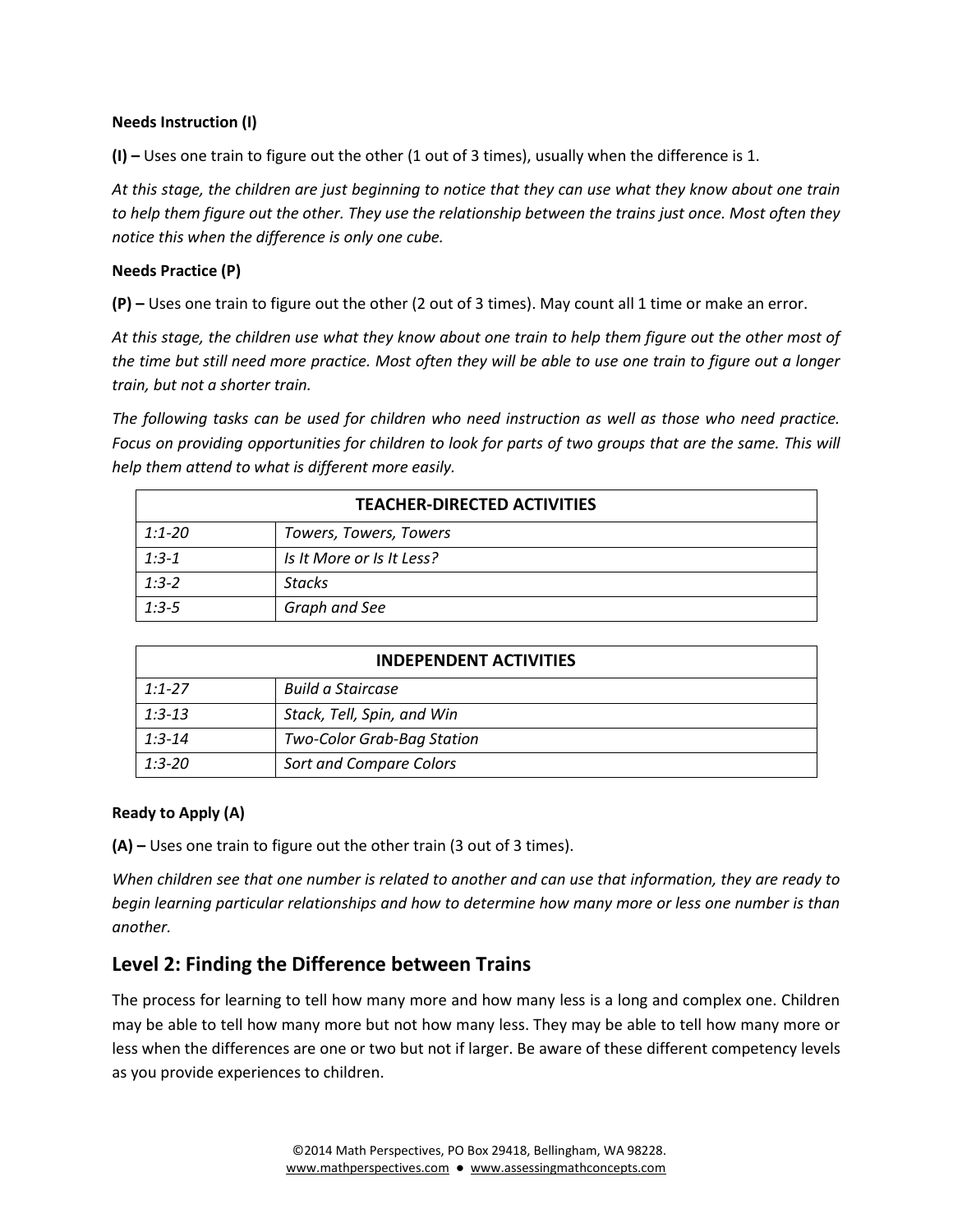#### **Needs Prerequisite (N)**

**(N) –** Tells "how many more or less" 0 (out of 3) times (Usually tells the number in the group with more).

*To get more information about children's ability to see relationships between numbers, assess with Assessment 2: Changing Numbers.*

#### **Needs Instruction (I)**

**(I) –** Tells "how many more or less" 1 (out of 3) times.

#### **Needs Practice (P)**

**(P) –** Tells how many more or less 2 times with 1 error, **or** matches the cubes to find the difference 2 or 3 times.

**(P+) –** Tells how many more or less 2 times and finds out by matching 1 time.

*Notice that the instructional levels I, P, and P+ describe varying levels of proficiency comparing quantities. The activities for each instructional level are essentially the same but the questions, the size of the numbers and the differences between numbers can be varied to meet the children's needs.*

*Children who are just beginning to notice the differences between numbers will need work with one more and one less and two more and two less before asking them to consider larger differences. When children find comparing trains difficult, use the language suggestions in the activities that children focus on what you want them to notice. Ask, "What do you have to do to make this train the same as that train?" or ask: "How many extras?"*

*Keep the size of the numbers and the differences small until they are successful. As they develop competency with each level, provide experiences with more challenging levels.* 

| <b>TEACHER-DIRECTED ACTIVITIES</b> |                                   |  |
|------------------------------------|-----------------------------------|--|
| $1:3-1$                            | Is it More or Is It Less? Level 2 |  |
| $1:3-2$                            | Stacks, Level 2                   |  |
| $1:3-3$                            | Two-Color Grab Bag, Level 2       |  |
| $1:3-5$                            | Graph and See, Level 2            |  |
| $1:3-6$                            | Number Cards, Level 2             |  |
| $1:3 - 7$                          | More-or-Less Spin It, Level 2     |  |
| $1:3-9$                            | <b>Build a Stack</b>              |  |
| $1:3 - 11$                         | More or Less                      |  |
| $1:3-12$                           | <b>Roll and Spin</b>              |  |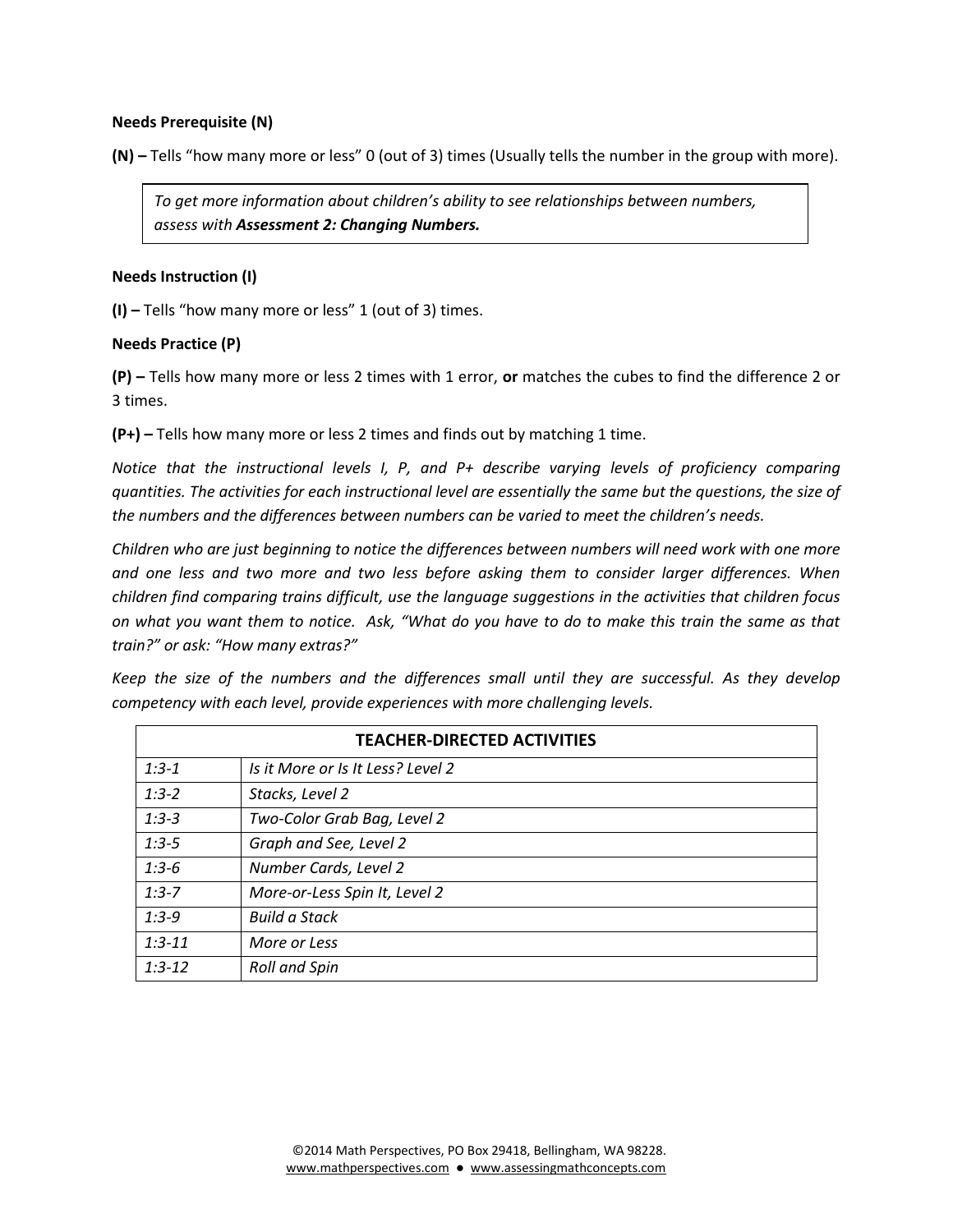| <b>INDEPENDENT ACTIVITIES</b> |                                                        |  |
|-------------------------------|--------------------------------------------------------|--|
| $1:3-13$                      | Stack, Tell, Spin, and Win                             |  |
| $1:3-15$                      | Comparing Lengths, Level 2                             |  |
| $1:3 - 14$                    | Two-Color Grab-Bag Station, Level 2                    |  |
| $1:3-18$                      | <b>Comparing Handfuls, Level 2</b>                     |  |
| $1:3-19$                      | <b>Comparing Containers, Level 2</b>                   |  |
| $1:3-10$                      | Grow, Shrink, and Compare (use 2 working space papers) |  |
| $1:3 - 20$                    | Sort and Compare Colors, Level 2                       |  |
| $1:3 - 21$                    | <b>Comparing Numbers, Level 2</b>                      |  |

#### **Ready to Apply (A)**

**(A –)** – Tells "how many more or less" (3 out of 3 times), with no errors.

## **Level 3: Differences between Groups**

#### **Needs Prerequisite (N)**

**(N) –** Is unable to tell the difference between numbers (usually tells the number in the group with more).

*Children who are able to tell the difference between the connecting trains that are lined up but cannot compare groups that are not lined up should work with groups that are just 1 or 2 more or less than the other. Ask them to think about how they could figure out the differences. This will give them the opportunity to consider matching the objects in the groups and seeing how many extras there are.* 

#### **Needs Instruction (I)**

**(I) –** Tells how many more or less 1 out of 3 times; may know the difference or match the cubes to find out.

#### **Needs Practice (P, P+)**

**(P) –** Tells how many more or less 2 times with 1 error, **or** they match the cubes to find the difference 2 or 3 times.

**(P+) –** Tells how many more or less 2 times and finds out by matching 1 time.

*The same activities can be used for I, P, and P+. The size of the numbers and the size of the differences can be adapted to meet the children's needs. Have the children experience some tasks that are not lined up along with those that are lined up.*